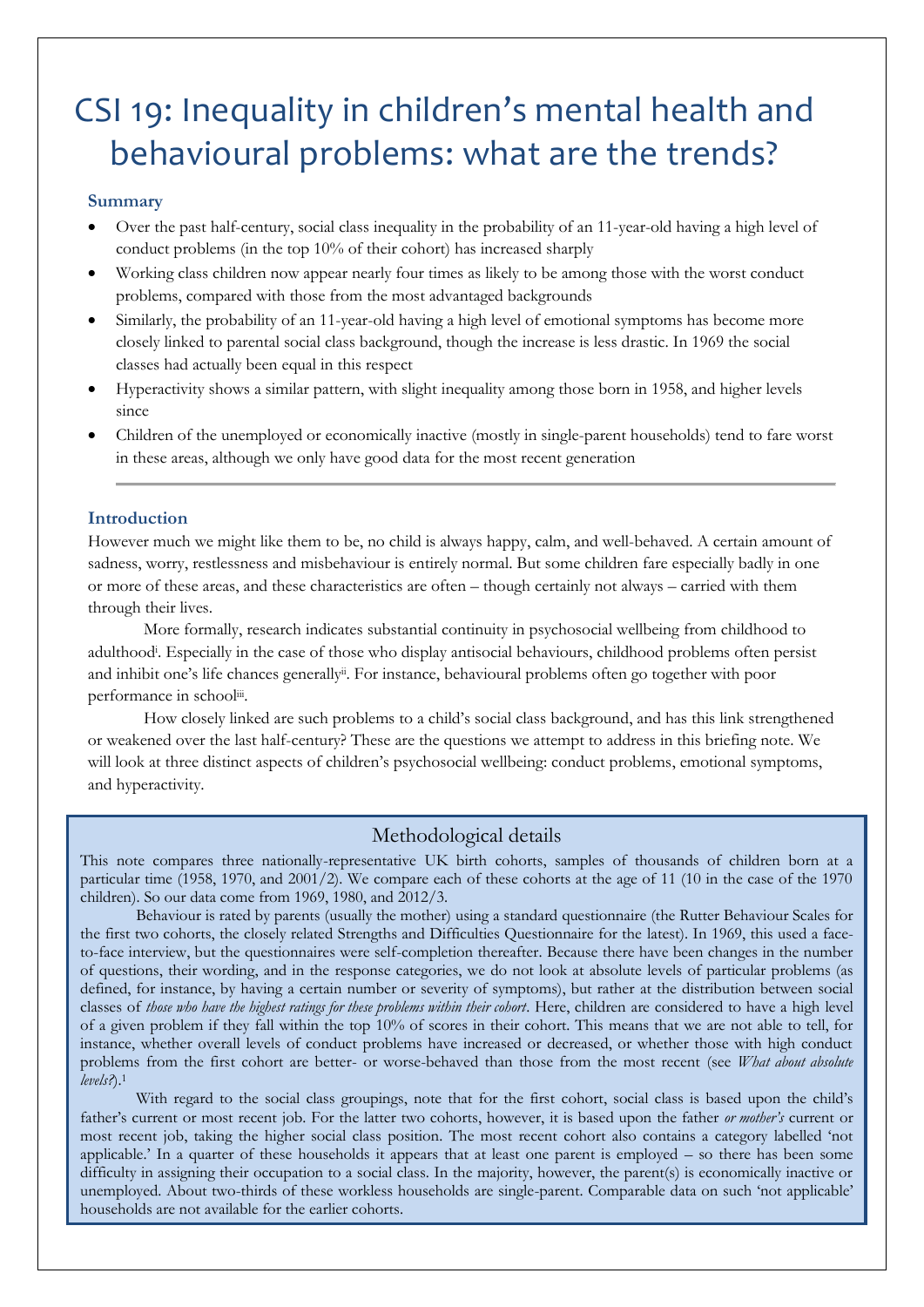# **Conduct problems**

This dimension of children's behaviour corresponds to high ratings on questionnaire items such as 'often fights with other children or bullies them', 'often lies or cheats', 'is often disobedient', and 'often destroys own or others' belongings', and .has also been referred to as 'antisocial' or 'hostile-aggressive' In 1969, there was quite clear class inequality in children's conduct problems (Figure 1). The main contrast is between children with managerial or professional fathers, and the rest: children of fathers working routine, low-skilled jobs, for instance, were around twice as likely to be among the 10% with the worst conduct problems, according to parental report.

# Reading the figures

The bars for each social class group indicate *risk ratios* for each of our three cohorts. Risk ratios tell us how many times more likely it is that an event occurs (e.g. a child has a high degree of conduct problems) in one group compared with another group. In each case, the comparison (of how likely a child from that social class is to have a high degree of conduct problems) is between the social class group indicated, and the most advantaged group (higher managerial/professional). If the risk ratio is close to 1, this indicates that the risk is similar for the two groups. But if the risk of developing these problems is different for different classes, we will see high risk ratios reflecting this inequality. For example, a risk ratio of 2 means that an event is *twice as likely* to occur in this group as in the comparison group. By looking at the three different years in each case, we can see how inequalities have changed or stayed the same over time.

#### **Figure 1: Inequality in children's conduct problems since 1969: a sharp increase**

*Reference category is higher managerial/professional household social class. Error bars indicate 95% confidence intervals. The risk ratio for 'not applicable' in 2012/3 is 5.8 (confidence interval 4.3 – 7.8).* 



These inequalities, already large, appear to have widened greatly.<sup>2</sup> Just a decade later in 1980, ten year-olds in that same routine category were around *three and a half times* as likely as those from the most advantaged backgrounds to be showing the most severe conduct problems among those their age. By 1980, the level of inequality between the highest and lowest groups in 1969 now held between the highest group and children from the intermediate households. Inequality even appears between the higher and lower managerial or professional households.

Looking at the children born in 2001/2, these wider inequalities appear to have persisted or even slightly increased3. For this cohort we also have data on children in households where a social class categorisation is not applicable (see *Methodological details*). These children (17% of the cohort) are a great deal more likely to be among the group with the most severe conduct problems in the cohort, with a risk ratio of 5.8 – off the chart.

## **Emotional symptoms**

Also referred to as a 'neurotic' or 'anxious-fearful' dimension, this aspect of children's wellbeing is concerned with depressive or anxious symptoms. Parents are asked to what extent they agree, for instance, that a child 'worries about many things', 'is miserable or tearful', and is 'nervous or clingy in new situations, easily loses confidence.' The 10% of children with the most severe emotional symptoms were remarkably equally spread between the social classes in 1969. In 1980, this had changed and those we would consider working-class children were moderately more likely to be faring badly in this respect.

## Follow us on Twitter @csinuffield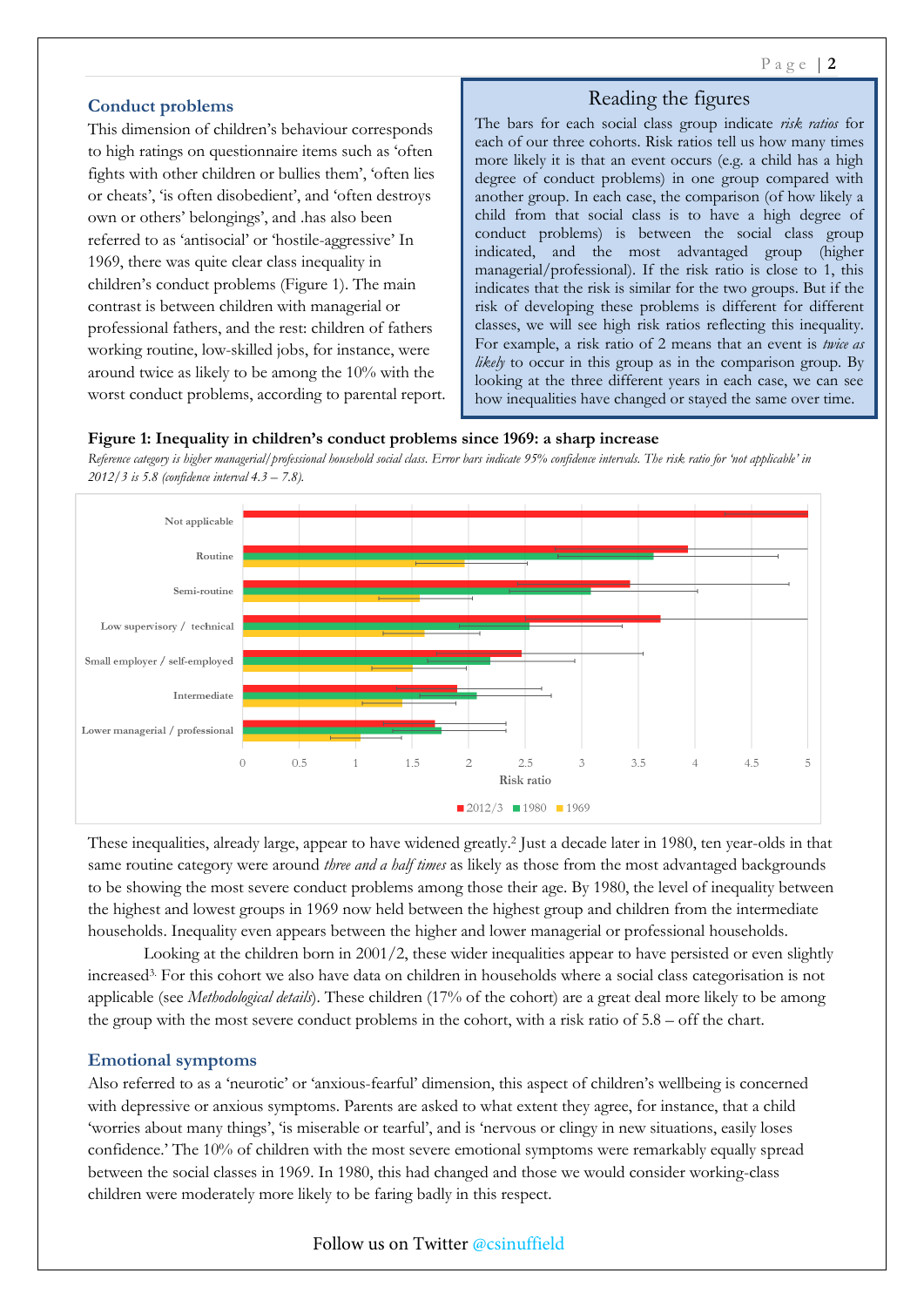

**Figure 2: Inequality in children's emotional symptoms since 1969: equality lost** 

*Reference category is higher managerial/professional household social class. Error bars indicate 95% confidence intervals.* 

Thirty years on in 2012/3, this inequality has widened further, with risk ratios now above 2 for children from three of the least advantaged class backgrounds. Again it appears that those in the 'not applicable' category may be faring even worse still, though we cannot confidently say that this is the case – there is a margin of error in these estimates since we are only sampling some of the children born in these years, not all of them. Nonetheless, this 'not applicable' group is clearly faring worse than the more advantaged classes.

# **Hyperactivity**

While 'hyperactivity' might bring to mind behaviours similar to those we have thought of as indicative of conduct problems, it is a distinct dimension of children's behaviour in its own right, and may or may not go together with disobedience, destructiveness and the like. In other words, many hyperactive children have no particular problem obeying rules, and many children who often break rules are not hyperactive.

In this case, parents were asked to rate their children according to prompts such as 'restless, overactive, cannot stay still for long', 'is squirmy or fidgety', and 'has difficulty in settling to anything for more than a few moments.'

Once again, we see clear increases in inequality over time. In 1969, children from backgrounds outside the managerial/professional classes were moderately more likely to be the most hyperactive in the cohort. The



*Reference category is higher managerial/professional household social class. Error bars indicate 95% confidence intervals.*